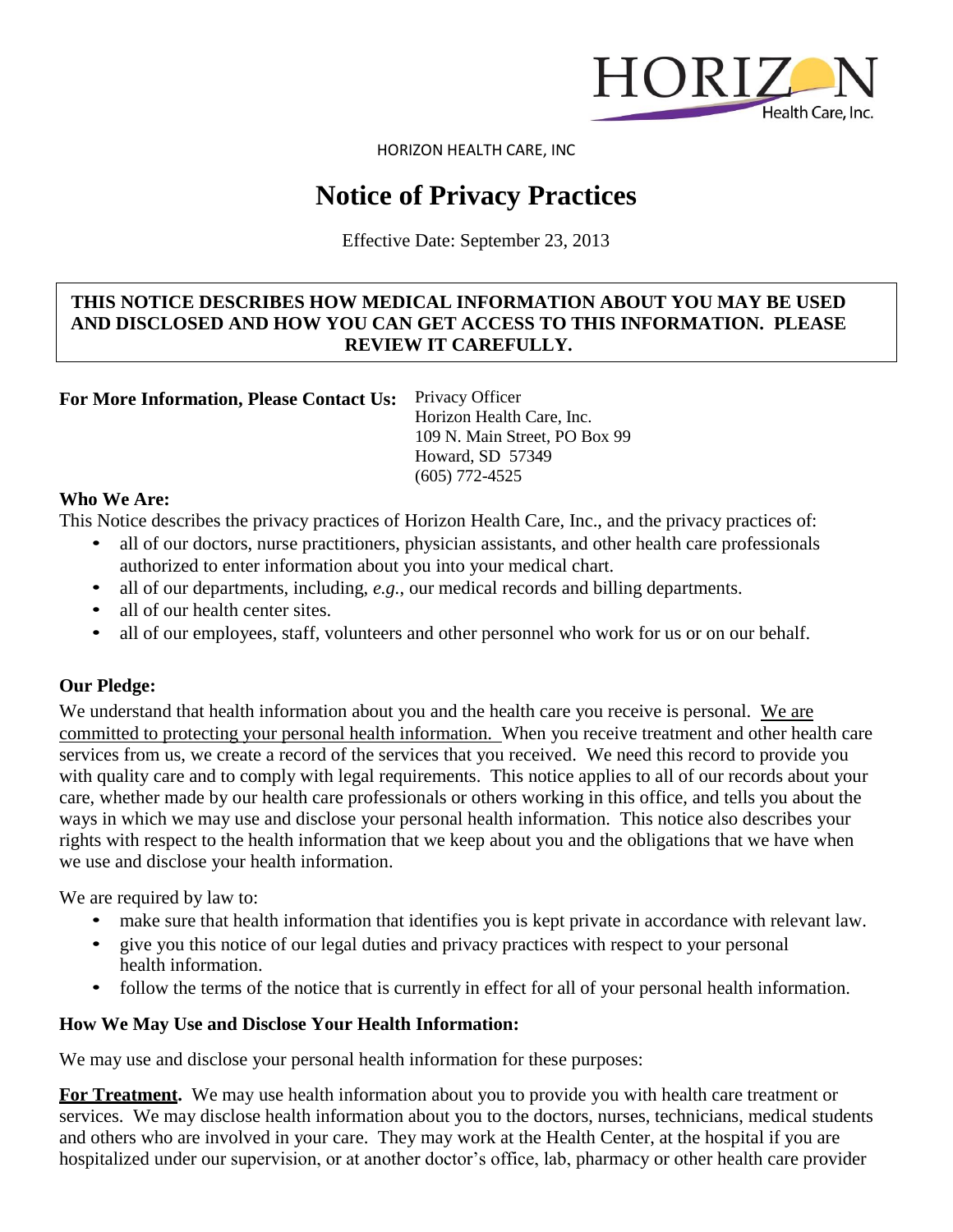

to whom we may refer you for treatment, consultation, x-rays, lab tests, prescriptions or other health care service.

They may also include doctors and other health care professionals who work at the Health Center, or elsewhere, whom we consult about your care. For example, we may consult with a specialist who lends his/her services to the Health Center about your care or disclose to an emergency room doctor who is treating you for a broken leg that you have diabetes, because diabetes may affect your body's healing process.

**For Payment.** We may use and disclose health information about you to bill and collect payment from you, your insurance company, including Medicaid and Medicare, or other third party that may be available to reimburse us for some or all of your health care. We may also disclose health information about you to other health care providers or to your health plan so that they can arrange for payment relating to your care. For example, if you have health insurance, we may need to share information about your office visit with your health plan in order for your health plan to pay us or reimburse you for the visit. We may also tell your health plan about treatment that you need to obtain your health plan's prior approval or to determine whether your plan will cover the treatment.

**For Health Care Operations.** We may use and disclose health information about you for our day-to-day operations, and may disclose information about you to other health care providers involved in your care or to your health plan for use in their day-to-day operations. These uses and disclosures are necessary to run the Health Center and to make sure that all of our patients receive quality care, and to assist other providers and health plans in doing so as well. For example, we may use health information to review the services that we provide and to evaluate the performance of our staff in caring for you. We may also combine health information about our patients with health information from other health care providers to decide what additional services the Health Center should offer, what services are not needed, whether new treatments are effective or to compare how we are doing with others and to see where we can make improvements. We may remove information that identifies you from this set of health information so others may use it to study health care delivery without learning who our patients are.

**Appointment Reminders.** We may use and disclose health information about you to contact you as a reminder that you have an appointment at the Health Center.

**Health-Related Services and Treatment Alternatives.** We may use and disclose health information to tell you about health-related services or recommend treatment options or alternatives that may be of interest to you. Please let us know if you do not wish us to contact you with this information, or if you wish to have us use a different address when sending this information to you.

**Individuals Involved in Your Care or Payment for Your Care.** We may release health information about you to a friend or family member who is involved in your health care or the person who helps pay for your care. We will only disclose medical information that these people need to know. We may also use your medical information to let family members or other responsible people know where you are and what your general medical condition is, or to an entity assisting in disaster relief. If you are able to make your own health care decisions, we will ask your permission before using your medical information for these purposes. If you are unable to make health care decisions, we will disclose relevant medical information to family members or other responsible people if we feel it is in your best interest based on our professional judgment. For example, we may provide limited medical information to allow a family member to pick up a prescription or x-ray for you.

**Research.** Under certain circumstances, we may use and disclose health information about you for research purposes. For example, a research project may involve comparing the health and recovery of all patients who received one medication to those who received another for the same condition. All research projects, however,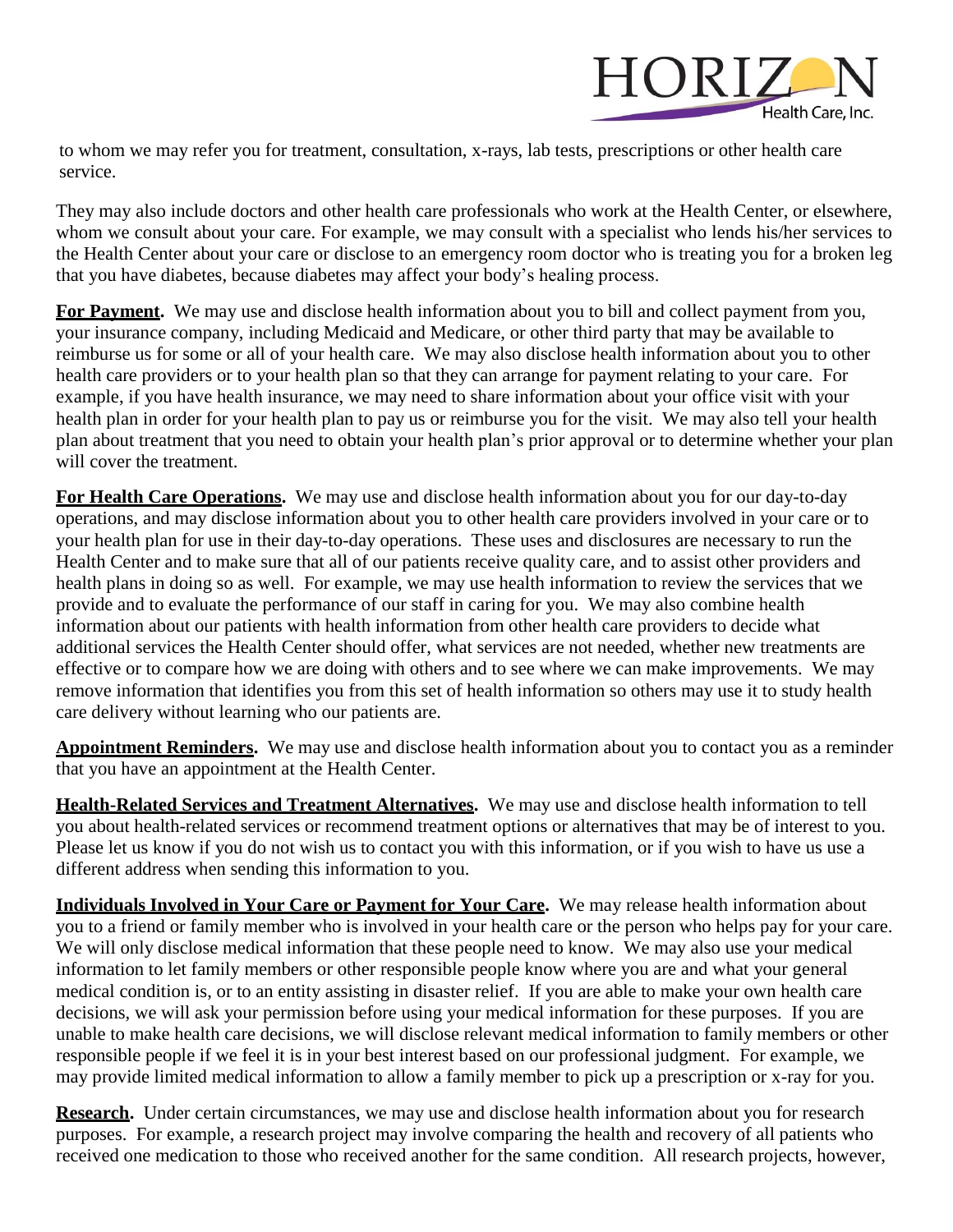

are subject to a special approval process which evaluates a proposed research project and its use of health information, trying to balance the research needs with a patient's need for privacy. Before we use or disclose health information for research, the project will have been approved through this special approval process, although we may disclose health information about you to people preparing to conduct a research project. For example, we may help potential researchers look for patients with specific health needs, so long as the health information they review does not leave our facility. We will almost always ask for your specific permission if the researcher will have access to your name, address, or other information that reveals who you are or will be involved in your care.

**Organ and Tissue Donation.** If you are an organ donor, we may disclose health information about you to organizations that handle organ procurement or organ, eye or tissue transplantation or to an organ donation bank, as necessary to facilitate organ or tissue donation and transplantation.

**Fundraising Activities.** We may use health information about you to contact you in an effort to raise money for our not-for-profit operations. If you do not want us to send you such information, please contact us at the contact information listed at the end of this Notice. Each fundraising effort will clearly indicate how you can opt-out of future fundraising communications.

**Health Information Exchange.** We may participate in one or more health information exchanges (HIEs) and may electronically share your health information for treatment, payment and healthcare operations purposes with other participants in HIEs.

A patient's participation in a Health Information Exchange (HIE) is voluntary and subject to a patient's right to opt-out. To learn more, or to exercise your right to opt out, visit [http://www.sdhealthlink.org/opt-out/.](http://www.sdhealthlink.org/opt-out/)

**As Required By Law.** We will disclose health information about you when required to do so by international, federal, state or local law.

**To Avert a Serious Threat to Health or Safety.** We may use and disclose health information about you when necessary to prevent a serious threat to your health and safety or the health and safety of the public or another person. Any disclosure, however, would only be to someone able to help prevent the threat.

**Military and Veterans.** If you are a member of the armed forces or separated/ discharged from military services, we may release health information about you as required by military command authorities or the Department of Veterans Affairs as may be applicable. We may also release health information about foreign military personnel to the appropriate foreign military authorities.

**Workers' Compensation.** We may release health information about you for workers' compensation or similar programs. These programs provide benefits for work-related injuries or illness.

**Public Health Activities.** We are sometimes required to report health information about you for public health activities. These activities generally include the following:

- to prevent or control disease, injury or disability.
- to report births and deaths.
- to report child abuse or neglect.
- to report reactions to medications or problems with products.
- to notify people of recalls of products.
- to notify a person who may have been exposed to a disease or may be at risk for contracting or spreading a disease or condition.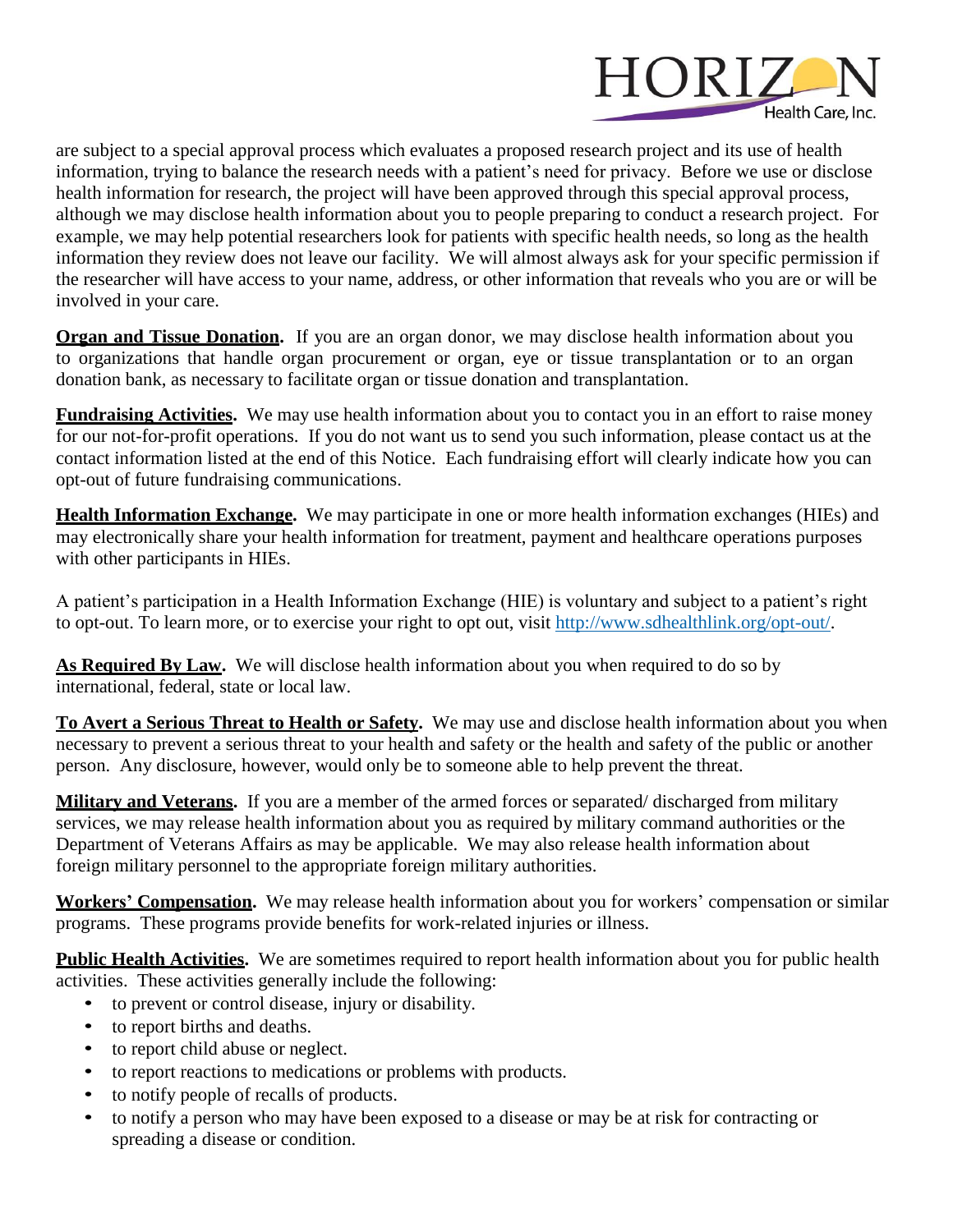

• to notify the appropriate government authority if we believe a patient has been the victim of abuse, neglect or domestic violence. We will only make this disclosure if you agree or when required or authorized by law.

**Health Oversight Activities.** We may disclose health information about you to a health oversight agency for activities authorized by law. These oversight activities include, for example, audits, investigations, inspections and licensure. These activities are necessary for the government to monitor the health care system, government programs and compliance with civil rights laws.

**Business Associates.** We may disclose Health Information to our business associates that perform functions on our behalf or provide us with services if the information is necessary for such functions or services. For example, we may use another company to perform billing services on our behalf. All of our business associates are obligated to protect the privacy of your information and are not allowed to use or disclose any information other than as specified in our contract.

**Lawsuits and Disputes.** We may disclose health information about you in response to a court or administrative order. We may also disclose health information about you in response to a subpoena, discovery request or other lawful process that is not accompanied by a court or administrative order, but only if efforts have been made to tell you about the request or to obtain an order protecting the information requested.

**Law Enforcement.** We may release health information about you if asked to do so by a law enforcement official:

- in response to a court order, subpoena, warrant, summons or similar process.
- to identify or locate a suspect, fugitive, material witness or missing person.
- under certain limited circumstances, about the victim of a crime.
- about a death we believe may be the result of criminal conduct.
- about criminal conduct at the Health Center.
- in emergency circumstances to report a crime, the location of the crime or victims, or the identity, description or location of the person who committed the crime.

**Coroners, Health Examiners and Funeral Directors.** We may release health information about our patients to a coroner or health examiner. This may be necessary, for example, to identify a deceased person or determine the cause of death. We may also release health information to funeral directors as may be necessary for them to carry out their duties.

**National Security and Intelligence Activities.** We may release health information about you to authorized federal officials for intelligence, counterintelligence and other national security activities authorized by law.

**Protective Services for the President and Others.** We may disclose health information about you to authorized federal officials so they may provide protection to the President, other authorized persons or foreign heads of state or conduct special investigations.

**Inmates.** If you are an inmate of a correctional institution or under the custody of a law enforcement official, we may release health information about you to the corrections institution or law enforcement official. This release would be necessary (1) for the institution to provide you with health care, (2) to protect your health and safety or the health and safety of others, or (3) for the safety and security of the correctional institution.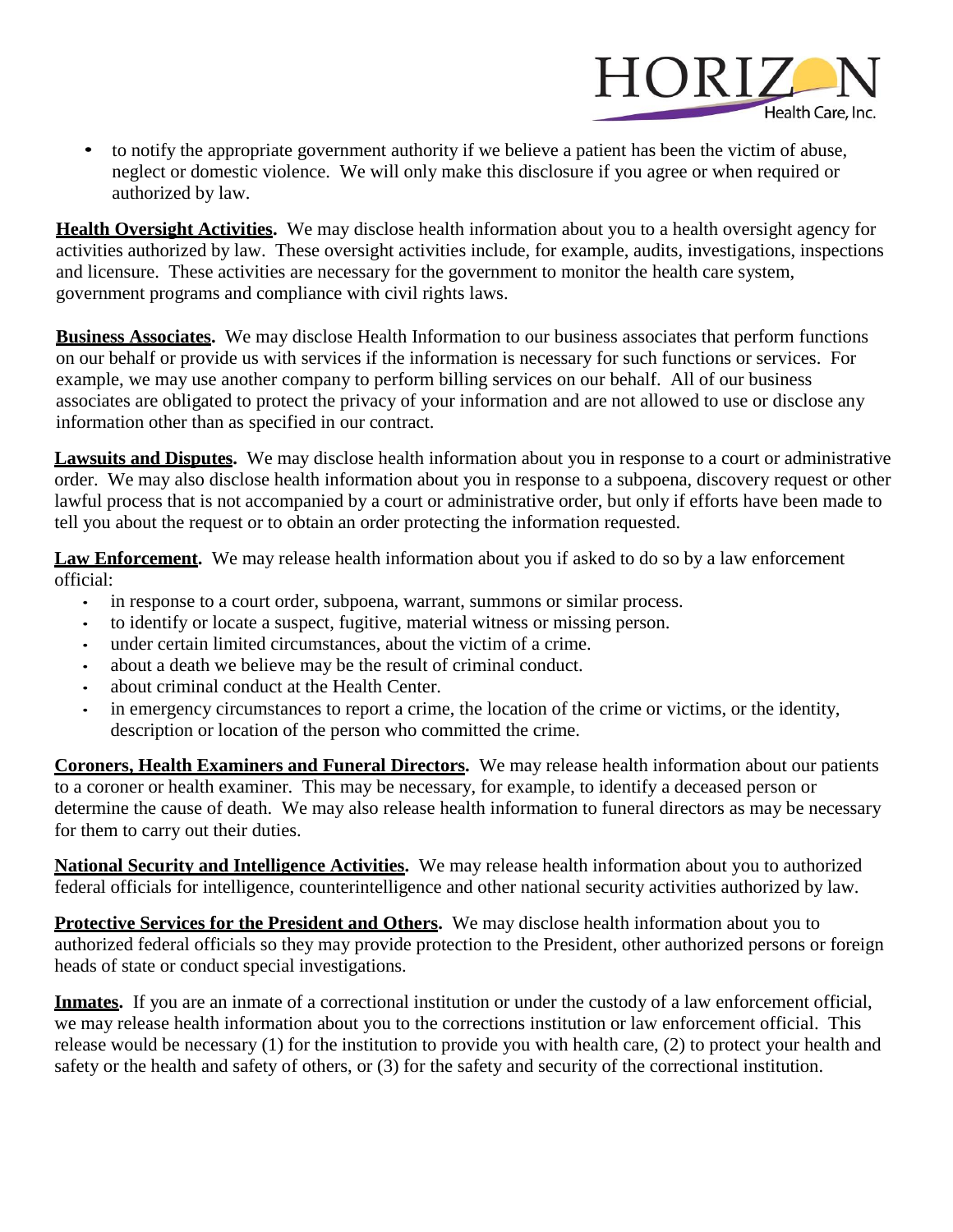

# **Uses and Discloses Of Your Protected Health Information That Require Written Authorization:**

The following uses and disclosures of your Protected Health Information will be made only with your written authorization:

**Most Uses and Disclosures of Psychotherapy Notes, if the notes were generated by the covered entity;**

**Uses and Disclosures of Protected Health Information for Marketing Purposes;**

**Disclosures that Constitute a Sale of Protected Health Information;**

**Other Disclosures Not Described in the Current Notice of Privacy Practices.**

If you give us your written authorization to use or disclose your personal health information, you may revoke your authorization, in writing, at any time. If you revoke your authorization, we will no longer use or disclose your personal health information for the reasons covered by your written authorization. You understand that we are unable to take back any uses and disclosures that we have already made with your authorization, and that we are required to retain our records of the care that we have provided to you.

## **Your Rights:**

You have certain rights with respect to your personal health information. This section of our notice describes your rights and how to exercise them:

**Right to Inspect and Copy.** You have the right to inspect and copy the personal health information in your medical and billing records, or in any other group of records that we maintain and use to make health care decisions about you. This right does not include the right to inspect and copy psychotherapy notes, although we may, at your request and on payment of the applicable fee, provide you with a summary of these notes.

To inspect and copy your personal health information, you must submit your request in writing to one of our privacy contact person(s) identified on the first page of this notice. If you request a copy of the information, we may charge a reasonable fee for the copying and mailing costs, and for any other costs associated with your request We may not charge you a fee if you need the information for a claim for benefits under the Social Security Act or any other state or federal needs based benefit program.

We may deny your request to inspect and copy in certain very limited circumstances. If your request is denied, you may request that the denial be reviewed. We will designate a licensed health care professional to review our decision to deny your request. The person conducting the review will not be the same person who denied your request. We will comply with the outcome of this review. Certain denials, such as those relating to psychotherapy notes, however, will not be reviewed.

**Right to Amend.** If you feel that the health information we maintain about you is incorrect or incomplete, you may ask us to amend the information. You have the right to request an amendment for any information that we maintain about you. To request an amendment, your request must be made in writing, submitted to one of our privacy contact person(s) identified on the first page of this notice, and must be contained on one piece of paper legibly handwritten or typed. You must provide a reason that supports your request for an amendment.

We may deny your request for an amendment if it is not in writing or does not include a reason to support the request. In addition, we may deny your request if you ask us to amend information that:

was not created by us, unless the person or organization that created the information is no longer available to make the amendment,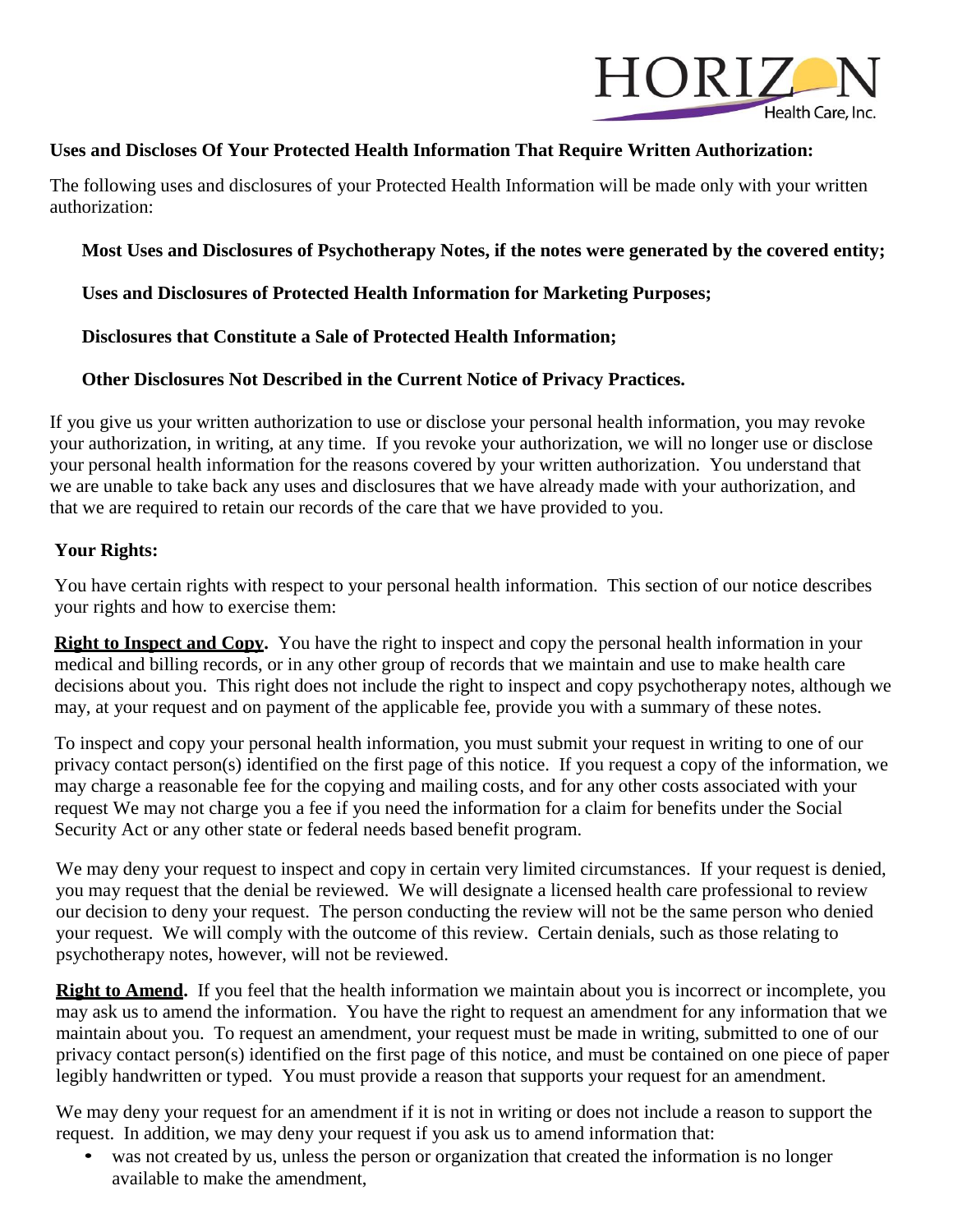

- is not part of the health information kept by or for the Health Center,
- is not part of the information which you would be permitted to inspect and copy, or
- is accurate and complete.

Any amendment we make to your health information will be disclosed to the health care professionals involved in your care and to others to carry out payment and health care operations, as previously described in this notice.

**Right to Receive an Accounting of Disclosures.** You have the right to receive an accounting of certain disclosures of your health information that we have made. Any accounting will not include all disclosures that we make. For example, an accounting will not include disclosures:

- to carry out treatment, payment and health care operations as previously described in this notice.
- pursuant to your written authorization.
- to a family member, other relative, or personal friend involved in your care or payment for your care when you have given us permission to do so.
- to law enforcement officials.

To request an accounting of disclosures, you must submit your request in writing to one of our privacy contact person(s) identified on the first page of this notice. Your request must state a time period which may not be more than six (6) years and may not include dates before April 14, 2003. The first list you request within a 12 month period will be free. For additional lists, we may charge you for the costs of providing the list. We will notify you of the cost involved and you may choose to withdraw or modify your request at that time before any costs are incurred. We will mail you a list of disclosures in paper form within 30 days of your request, or notify you if we are unable to supply the list within that time period and by what date we can supply the list; this date will not exceed 60 days from the date you made the request.

**Right to Request Restrictions.** You have the right to request a restriction or limitation on the health information we use or disclose about you for treatment, payment or health care operations. You have the right to request a limit on the health information we disclose about you to someone who is involved in your care or the payment for your care, such as a family member or friend. For example, you may request that we not disclose information about you to a certain doctor or other health care professional, or that we not disclose information to your spouse about certain care that you received. You can also request that we do not disclose protected health information to a health plan related to specific services if you have paid for those services outof-pocket in full.

If it is not feasible for us to comply with your request or if we believe that it will negatively impact our ability to care for you, we are not required to agree to your request for restrictions, except in the case of health plan disclosure for services paid out of pocket in full. If we do agree, however, we will comply with your request unless the information is needed to provide emergency treatment. To request a restriction, you must make your request in writing to one of our privacy contact person(s) identified on the first page of this notice. In your request, you must tell us what information you want to limit and to whom you want the limits to apply.

**Right to Receive Confidential Communications.** You have the right to request that we communicate with you about health matters in a certain way. For example, you can ask that we only contact you at work or by mail to a specified address.

To request that we communicate with you in a certain way, you must make your request in writing to one of our privacy contact person(s) identified on the first page of this notice. We will not ask you the reason for your request. Your request must specify how or where you wish to be contacted. We will accommodate all reasonable requests.